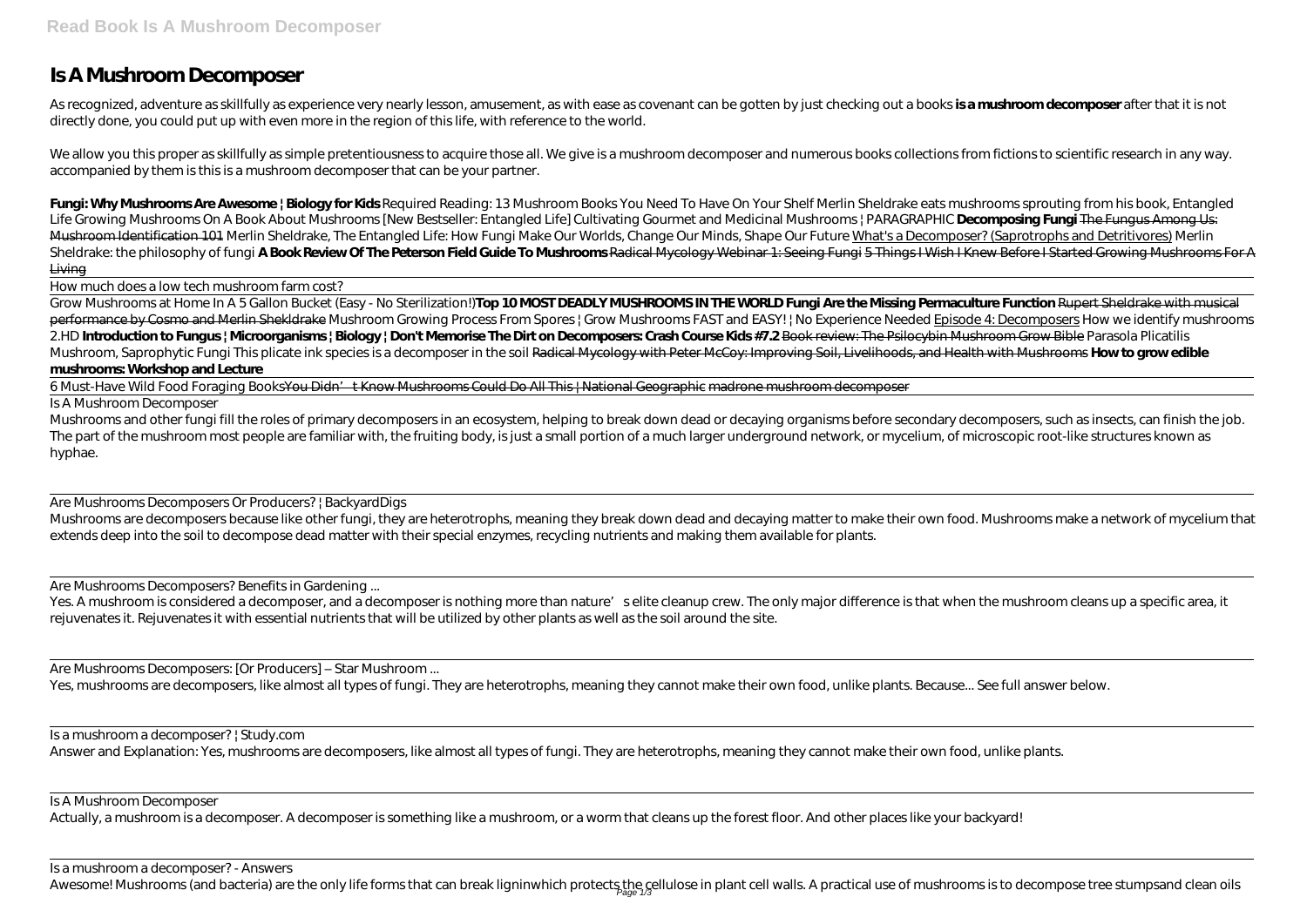spills. If you really want to get to know mushrooms watch this.

How is a mushroom a decomposer?

When someone says that a mushroom is a decomposer, they mean that the mushroom is a fungus that feeds on and breaks down dead plant and animal matter. Say a mole or groundhog gets into your garden dies or leaves you a big old pile of scat. All of these things would comprise the integrity of your soil and

Why are mushrooms decomposers? - Quora

They are decomposers, they breakdown dead plants and animals and release nutrients into the soils for plants to use. Worms and bacteria are also decomposers.

Is a mushroom a consumer a producer or a decomposer? - Answers Other decomposers are big enough to see without a microscope. They include fungi along with invertebrate organisms sometimes called detritivores, which include earthworms, termites, and millipedes. Fungi are important decomposers, especially in forests. Some kinds of fungi, such as mushrooms, look like plants.

The fungi on this tree are decomposers. Decomposers are organisms that break down dead or decaying organisms, they carry out decomposition, a process possible by only certain kingdoms, such as fungi.

Decomposers | National Geographic Society Because of their eating style, fungi are the Great Decomposers, regardless of whether they're a mushroom on the ground, a bracket on a tree, a puffball, a plant pathogen or a film of mold on the wall of the forgotten tub of yogurt in the back of your refrigerator.

All animals are consumers. A decomposeris a living thing that gets energy by breaking down dead plants and animals. Fungi and bacteria are the most common decomposers. Tell whether each living thing below is a producer, consumer, or decomposer. a. apple tree - producer b.hawk - consumer c. mushroom - decomposer d.

The Fungi Amongi Are the Great Decomposers | HowStuffWorks Mushrooms, such as those in the image above, are a type of fungus and play a role in decomposition. Function of Decomposers. Decomposers play an important role in every ecosystem. Without decomposers, dead organisms would not be broken down and recycled into other living matter.

Decomposer - Definition, Function and Examples | Biology ...

Answer and Explanation: Yes, mushrooms are decomposers, like almost all types of fungi. They are heterotrophs, meaning they cannot make their own food, unlike plants. Because of this, they have to obtain nutrition from their environment.

Is A Mushroom Decomposer - trumpetmaster.com

Decomposer - Wikipedia

Waste Not, Want Not: Fungi as Decomposers At one time, Fungi, including mushrooms, were believed to be close relatives of plants. It has been recently discovered that they are more closely related to animals. Fungi are nature's decomposers recycling nutrients in dead plant and animal matter.

Mushrooms and Fungi as Composters

Producers and Consumers - Super Teacher Worksheets

Why are fungi important decomposers? They recycle carbon and inorganic minerals by the process of decomposition. If all fungi in an environment that perform decomposition were to suddenly die, then which group of organisms should benefit most, due to the fact that their fungal competitors have been removed?<br>Page 2/3